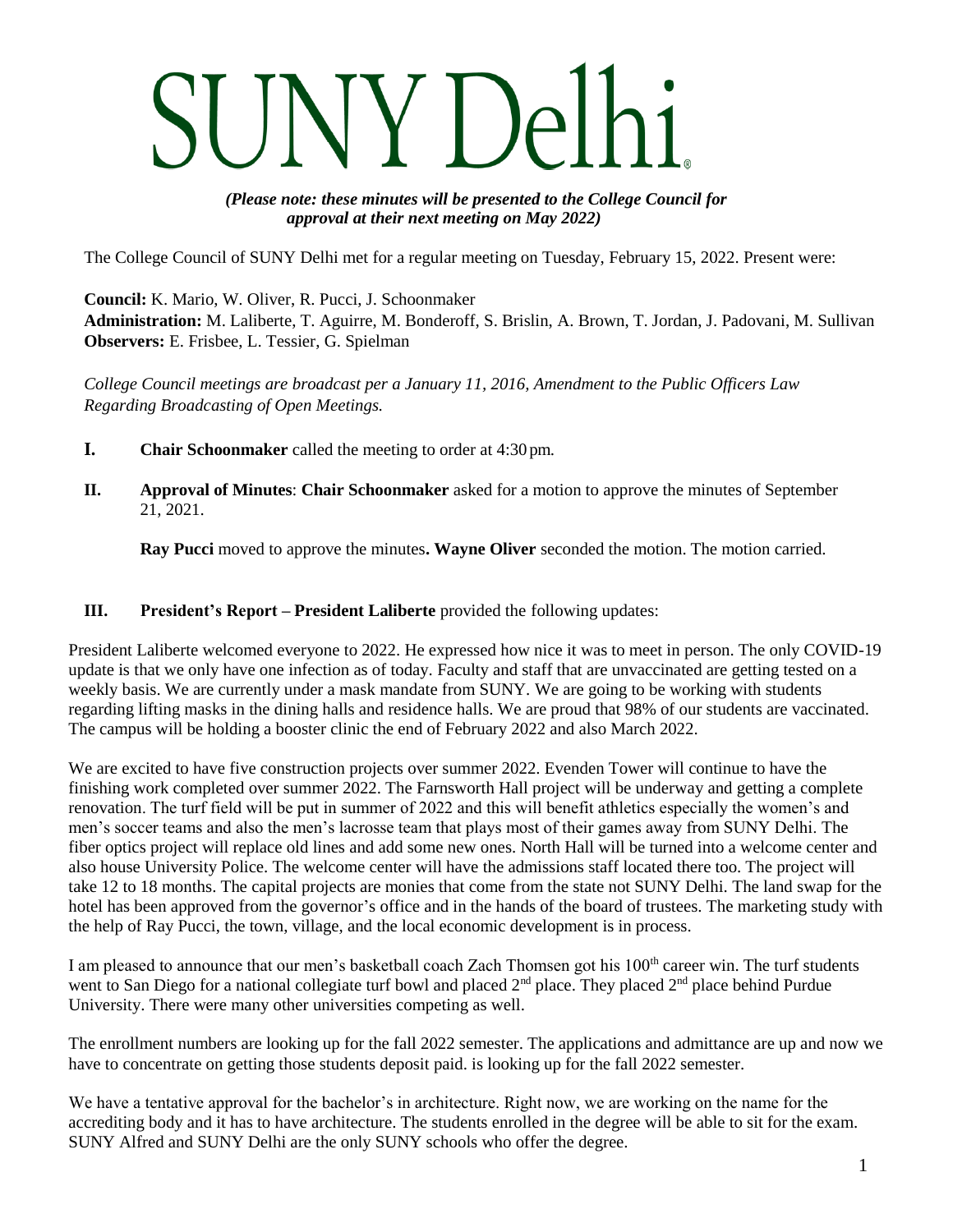We are working on a mediation between Administration and the College Senate.

**Wayne Oliver:** Congratulations on the Architecture degree!

**President Laliberte:** Carlos Cabrera the Dean of Applied Technologies will be making the announcement soon once approved.

**Wayne Oliver:** Do you know who the contractor will be for the turf field?

**President Laliberte:** I don't know the name but they are located in the Cazenovia area.

**Wayne Oliver:** I know who they are and they will do an excellent job. The turf field is great news for SUNY Delhi!

**Approval of Advisory Council members: Wayne Oliver** moved to approve. **Kathy Mario** seconded the motion. The motion carried.

## **IV. College Leadership Team Reports:**

**John Padovani:** John is now working with the enrollment staff. President Laliberte had mentioned that and acceptance is up for the fall 2022 semester. We also have 900 students who are eligible for the EOP program.

The admissions team will be working with Eagle Academy in New York city for architecture and a connection with our campus.

We will be hosting an event for the local Guidance Counselors in Delaware and Otsego counties on March 25<sup>th</sup> at Bluestone. We want to build these local relationships again.

The Admission Advisors will be on the road again starting in March 2022.

**Wayne Oliver:** Have we seen any major jumps in enrollment in certain programs?

**John Padovani:** Yes, welding and non-clinical nursing.

**Tomas Aguirre:** Some may be asking why is John in enrollment services? We recognized that the enrollment is a critical area this time of year when we are recruiting new students for the fall 2022 semester. Tomas and John propsed a plan with Dr. Thomas Jordan and President Laliberte and we are going with the plan so that there was someone in that area during the departure of Rob Piurowski.

**Shawn Brislin:** It was a difficult time for the IT department to move forward with projects during COVID-19. We were just notified by SUNY that we would be in cohort 3 for the digital learning bright space program. SUNY wants all campuses on the same online product. The IT staff has been engaged in professional development programs. I have been working with Facilities and Human Resources and it has been going well since Carol Bishop's departure.

**Mary Bonderoff:** I started here at SUNY Delhi December 7<sup>th</sup> 2021. I have been meeting with many people regarding the consultation recommendations. I have also been involved in starting the mediation between administration and the college senate. There will also be an ADA supervisor training and incorporating diversity, equity, and inclusion.

# **Elizabeth Frisbee:**

On October 18, 2021, the College Senate voted no confidence in President Michael Laliberte(72% voting in favor), which was followed with an official resolution to substantiate the reasons for this vote. The resolution to support the vote of no confidence in President Michael Laliberte was voted in favor of on November 22, 2021, and is attached to the end of this report for the College Council to review if necessary.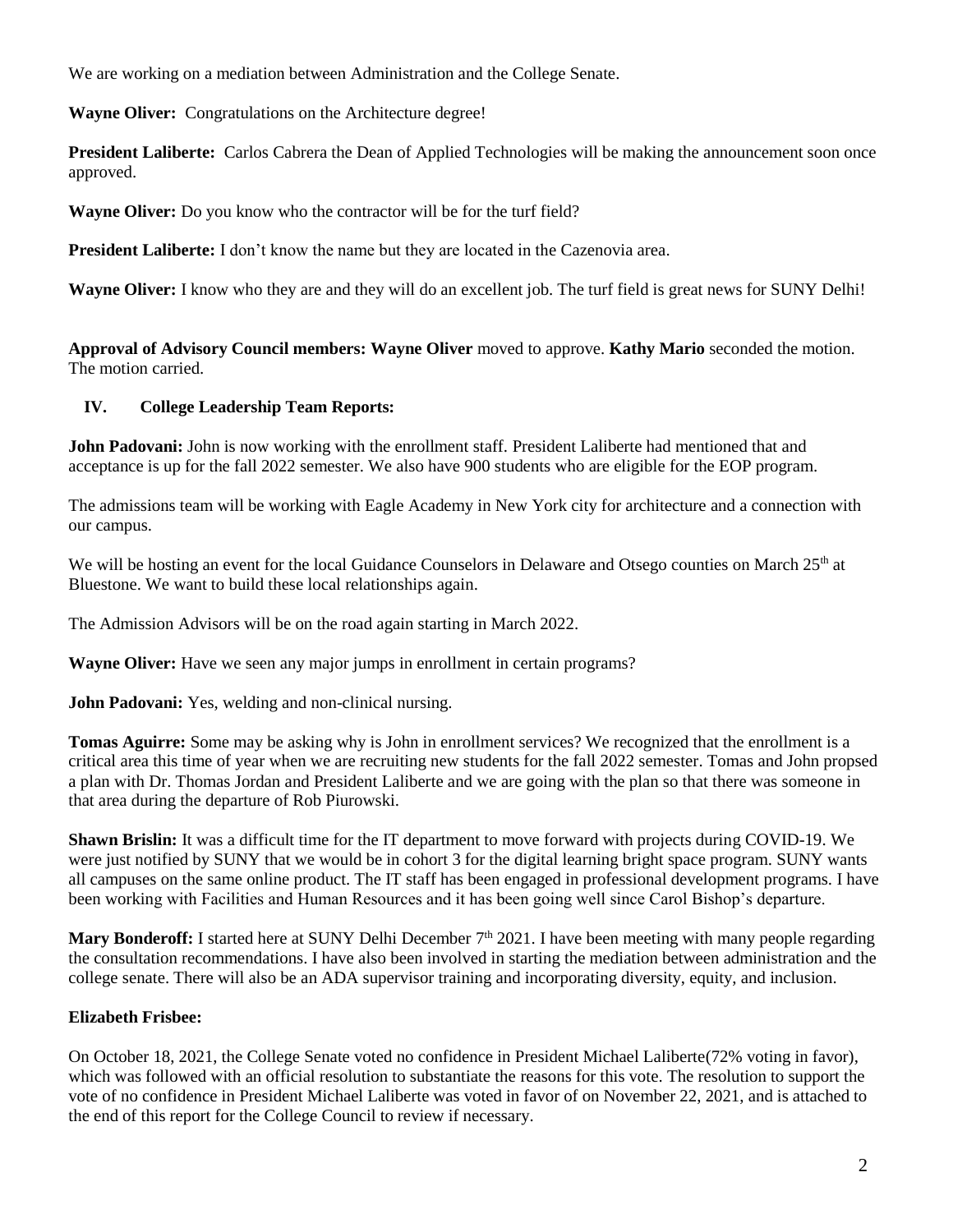In response to vote of no confidence in the fall 2021, SUNY sent in a Special Advisor to the Chancellor, Dr. Mary Bonderoff, to assess the situation on the campus, meet with SUNY weekly offering updates, and ultimately offering recommendations to SUNY. Currently, LizFrisbee (College Senate Presider) is meeting with Mary Bonderoff weekly and having her offer updates of her work on our campus at College Senate meetings.

The Senate Executive Board and Leadership Team are also participating in a mediation, which is intended to lead to a larger retreat or workshop for more members of the campuscommunity to participate in the future.

We have a Campus Effectiveness Taskforce (CET) in place that continues to work on the recommendations that were suggested in the Consultation Report from the 2020-2021 academic year. We have 5 work groups within CET (shared governance, institutional finances, campus culture, search and hiring practices, and communications) that are working hard to prioritize these recommendations and they are putting forward proposalsof actions we can take now to continue improving in these areas on the campus.

Academic Programs Update: In November 2021, there were multiple programs (Associates/Bachelor) programs that were slated for deactivation or discontinuation, whichwould prevent students from enrolling in these programs. We also realized that these programs had been removed from the SUNY website so that prospective students did not know SUNY Delhi offered these programs. These academic programs did not go through ourcurrent curriculum change process and were sent to SUNY by Provost Jordan and President Laliberte to be approved without going through our usual shared governance process outlined in the Academic Policies Handbook. Since then, all but one of the programs have been brought back to the campus and have been reactivated (meaning open for enrollment to students) and there has been a meeting with the Curriculum Committee chair, Senate presider, Deans, Provost, and others to discuss the process that deactivations/discontinuations of programs should go through in the future. We will continue these discussions until we can find a solution that we all agree on.

**Wayne Oliver:** Is the mediation process part of SUNY? Will it be handled by a SUNY representative?

**Mary Bonderoff:** SUNY is aware of the mediation but it will be handled by an outside mediation source.

**Thomas Jordan:** We are awaiting feedback for the master's in criminal justice. We also have other programs that we are awaiting. Bachelor's in applied communications. Associate's in baking and pastry. We also want to add electrical vehicles in the automotive program.

The mayor for the town of Delhi has asked our construction students to build gazebos and benches for the town. The mayor's office building will have electrical students help update the old wiring and replace with new. There will be electric charging stations two in town and two on campus.

We have been working on the new genera education requirements that SUNY has decided to modify. We have a new Dean for Liberal Arts and Sciences and her name is Dr. Joyce Chim who will be starting March 2021. We also have a new Assistant Vice President for Institutional Effectiveness Dr, Lauralea Edwards who will start February 28, 2022. We lost Rob Piurowski as the Director of Enrollment Services so we will fill that role at a later date. We also will be losing JoAnna Brosnan the Director of Institutional Research so we need to fill that role in the future too.

We are starting a new program called road to graduation helping our 170 students who are on academic probation. Andrea Waid is helping us with our Middle States standards and self- study. The self-studies are due and she is working on them and the groups that prepared them.

**Kathy Mario:** What is the reason for SUNY to modify the general education requirements?

**Thomas Jordan:** The modification has to do with diversity, equity, and inclusion.

**Kathy Mario:** What are they doing to help students who have struggled during the pandemic?

**President Laliberte:** I agree with you and math is an issue. Do students really need algebra and calculus? Can they just do statistics? Students are using technology to help them with math.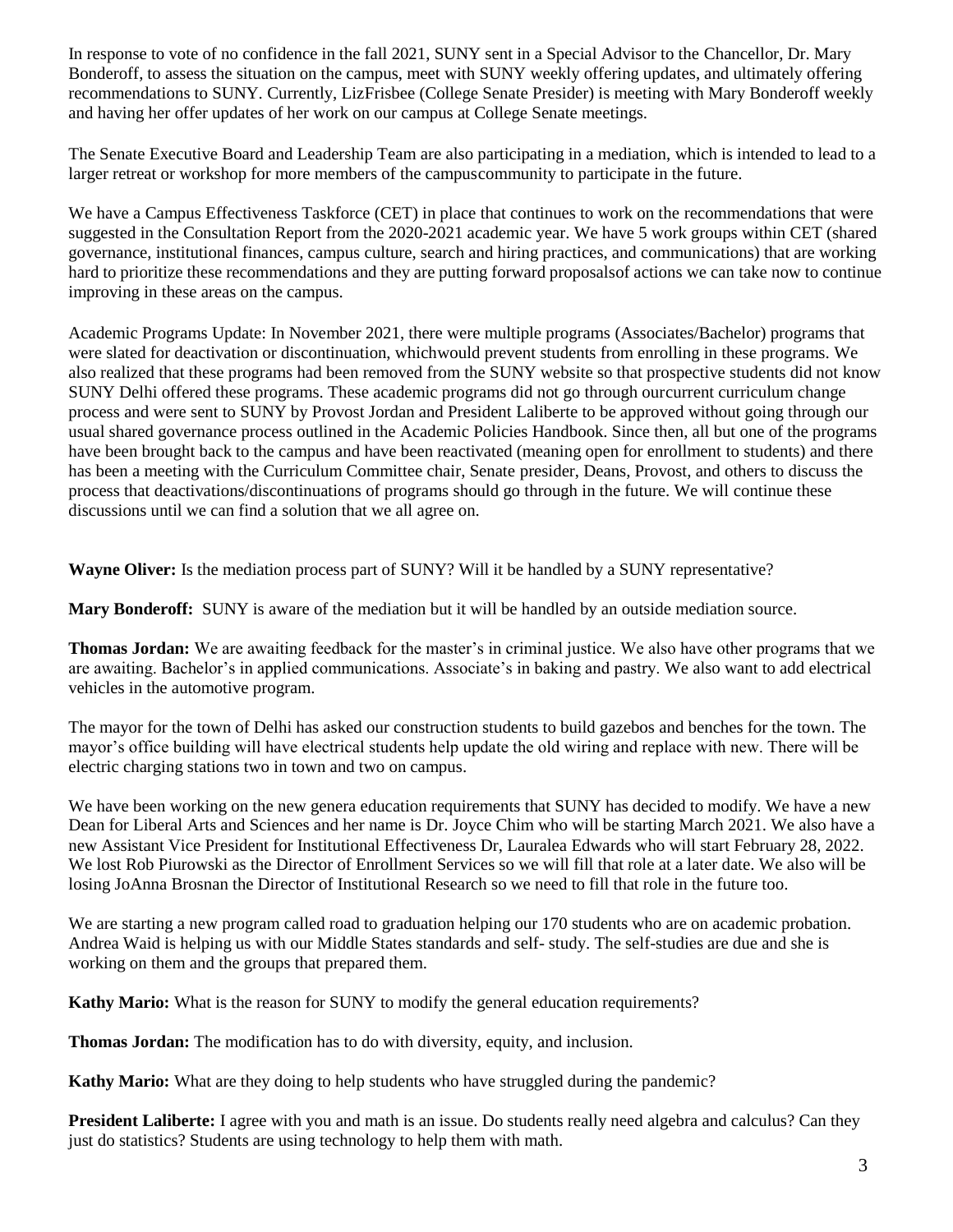**Chair Schoonmaker:** Are the modifications just coming from SUNY?

**Elizabeth Frisbee:** UFS has workgroups that have been working on this and providing recommendations to SUNY.

**Wayne Oliver:** Will the electrical vehicle be a track for a degree?

**President Laliberte:** It will be a track within the automotive program.

**Wayne Oliver:** Where will the capital come from?

**President Laliberte:** There will need to be investments into equipment.

**Michael Sullivan:** The scholarship applications are open for the fall 2022 semester. We award around 350 scholarships each year. The past few years we have been awarding a minimum of \$1000 to students.

I will be travelling for my first event to Florida in March 2022. We will also have an event on June 25<sup>th</sup> at Yankee stadium for current students and alumni.

The big plan is to have an in-person homecoming September  $30<sup>th</sup> 2022$  and October 1<sup>st</sup> 2022. The highlight will be the turf field. There are women's and men's soccer games that day. The discussion with alumni council was to have an inperson event instead of virtual.

## **Kathy Mario:** Virtual is just not fun!

**Michael Sullivan:** Michael had mentioned about the land swap with the hotel. The legislatures have done their piece and now it is up to the board of trustees to do their part. The market study will take some time but the local economic development folks have been so helpful. The proposal should come through mid-February 2022. It will explain what the size of the hotel should be and what our region can support. Dr. David Brower has been helpful on the academic side and how hospitality internships will be great for our students. Ray Pucci and Glenn Nealis have been so supportive.

We had a challenge fund raising event thanks to the Bayright family. The challenge raised \$42,000 and are unrestricted for the Delhi Fund scholarships. We are hoping to do more of these challenge events which raise quite a bit of money.

The student phonathon started up two weeks ago and we are using students which is fantastic. The students can share a connection with the alumni.

**Amy Brown:** We are just restructuring the Business and Finance department since Carol Bishop and Stephen Cembrinski left SUNY Delhi.

**Tomas Aguirre:** The health and counseling center continue to work hard at supporting our students. Lacey Williams has been working hard with vaccinations and boosters in the Student Rights and Responsibilities department.

We had a mid-year retreat named getting back to basics that focused on serving students under normal conditions as we were before the pandemic happened.

We are proud of coach Zach Thomsen for his 100<sup>th</sup> basketball win. The men's basketball team is in the NAC playoffs this weekend here at SUNY Delhi.

The bronco ready days have been well attended. It is nice to see students and families on campus.

We had a poetry program that was headed up by Dr. Leonel Diaz the director of the multi-cultural center and it was well attended by 75 students.